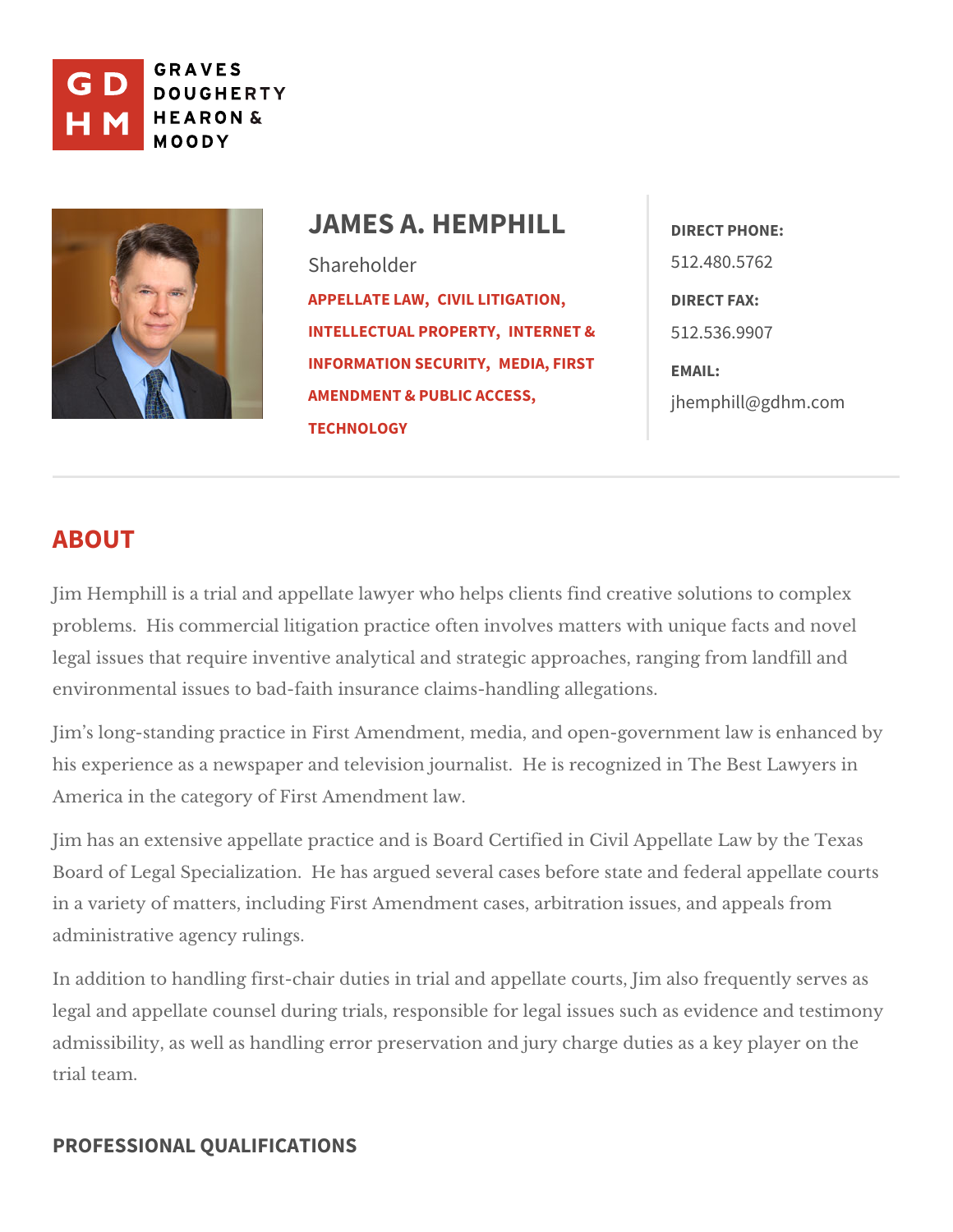Board Certified in Civil Appellate Law by the Texas Board of Legal Specialization.

Jim received his Doctor of Jurisprudence degree, with high honors, from The University of Texas School of Law in 1993. While in law school, he was selected as a member of the academic honor societies the Chancellors and the Order of the Coif. He also served as Editor in Chief of the *Texas Law Review*. After law school, he was a law clerk to the Hon. R. Lanier Anderson III on the U.S. Court of Appeals for the Eleventh Circuit.

Jim received a Bachelor of Arts degree, with distinction, from Iowa State University in 1983, with a major in journalism and mass communication and a minor in English. He also did graduate studies in journalism at Iowa State.

Before law school, Jim was a practicing journalist with experience in newspapers, magazines, television, and radio. He also taught reporting at Iowa State University's journalism school.

He is admitted to practice in all state and federal courts in Texas, as well as the U.S. Supreme Court and the U.S. Court of Appeals for the Fifth Circuit.

# **REPRESENTATIVE EXPERIENCE**

## **Commercial litigation, trial and appellate:**

Successfully defended an apartment lease agreement in the Texas Supreme Court. Lower court rulings had overturned a key risk-allocation provision of the Texas Apartment Association form lease, which governed the relationship between millions of Texans and their landlords, *Philadelphia Indemnity Ins. Co. v. White*, 490 S.W.3d 468 (Tex. 2016).

Obtained dismissal of claim against client because an administrative agency had exclusive jurisdiction over the dispute. *In re Texas Mutual Ins. Co.*, 510 S.W.3d 552 (Tex. App. – El Paso 2016, orig. proceeding).

Reversal of state administrative agency's decision regarding operating hours of a landfill. *Heritage on the San Gabriel Homeowners Association v. Texas Commission on Environmental Quality*, 393 S.W.3d 417 (Tex. App. – Austin 2012, pet. denied).

Received substantial jury verdict and judgment for actual and punitive damages based on the distribution by a business competitor of false statements about client's environmental record. *Waste Management of Texas, Inc. v. Texas Disposal Systems Landfill, Inc.*, 434 S.W.3d 142 (Tex. 2014).

### **Constitutional and media law:**

In a case that set the standard for the constitutional protection of political satire and parody in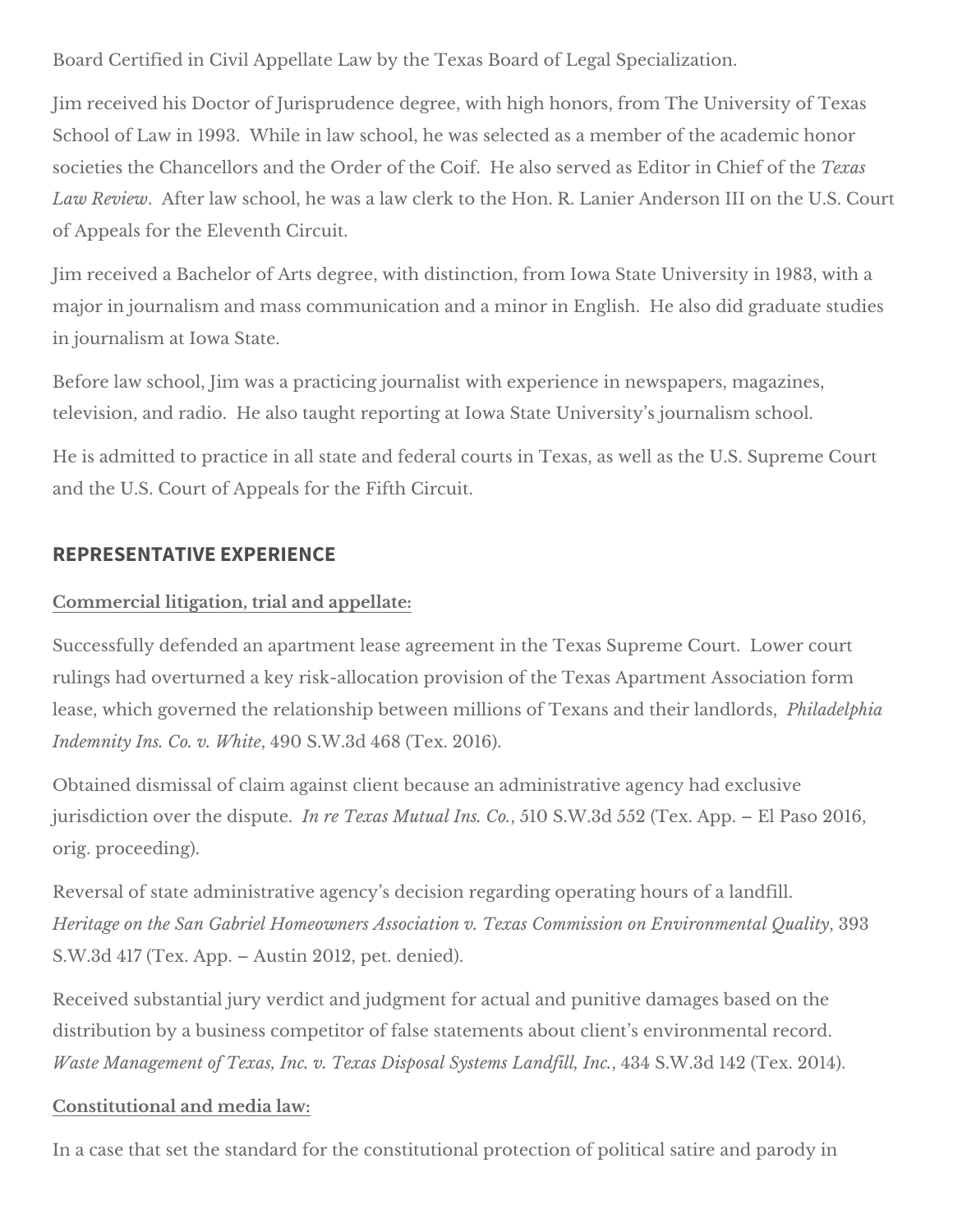Texas, obtained dismissal for a newspaper, its editor, and its reporter in a defamation claim brought by a judge and district attorney. *New Times, Inc. v. Isaacks*, 146 S.W.3d 144 (Tex. 2004), *cert. denied*, 545 U.S. 1105 (2005).

Dismissal under Texas Anti-SLAPP statute of libel claim against newspaper by physician who claimed that an article portrayed him as a "vitriolic" doctor who caused or contributed to the deaths of his patients through over-prescribing pain medication. *Cox Media Group, LLC v. Joselevitz*, 524 S.W.3d 850 (Tex. App. – Houston [14th Dist.] 2017, no pet.).

Established that the widow of Tammy Wynette's widower, who voluntarily appeared on television programs to discuss ongoing controversy about Tammy Wynette's estate, was a "public figure" subject to the Texas Anti-SLPP statute when she sued a citizen who commented on the issue in various Internet forums. *McManus v. Richey*, 2016 WL 4045078 (Tex. App. – Waco July 27, 2016, no pet.).

Dismissal on the pleadings for a newspaper in case alleging defamation and violation of the Tax Code over publication of details regarding the plaintiff's prosecution for tax evasion. *Shanklin v. Fernald et al.*, 539 F.Supp.2d 878 (W.D. Tex. 2008).

Dismissal on the pleadings of libel lawsuit brought by law enforcement officer against alternative newspaper/website and reporter. *King v. Phoenix New Times LLC et al*. (Ariz. Sup. Ct., Pinal County 2012).

Dismissal of lawsuit alleging that publication of plaintiff's publicly-acknowledged HIV status violated Texas Communicable Disease Prevention and Control Act. *New Times, Inc. v. Doe*, 183 S.W.3d 122 (Tex. App. – Dallas 2006, no pet.).

Primary author of merits briefing in United States Supreme Court for prevailing party in Fourth Amendment case. *Atwater v. City of Lago Vista*, 532 U.S. 318 (2001).

Obtained trial-court dismissals in numerous cases under Texas' Anti-SLAPP statute, the Texas Citizens Participation Act, including *Bovee v. Houston Press, et al*. (Johnson County Dist. Ct. 2015); *Satterwhite v. Houston Press, LP* (Harris County Dist. Ct. 2015); *Barnes v. Austin American-Statesman*  (Travis County Dist. Ct. 2015); *Pennie v. Dallas Observer LP* (Dallas County Dist. Ct. 2014); *Thuesen v. Schoolar et al.* (Harris County Dist. Ct. 2013); *Merklin v. Houston Press* (Harris County Dist. Ct. 2013).

# **PROFESSIONAL AFFILIATIONS**

Jim is a member of the American Bar Association (including litigation and communication law forums), the State Bar of Texas, and the Austin Bar Association (including litigation and appellate sections). He is also active in the Freedom of Information Foundation of Texas and the national